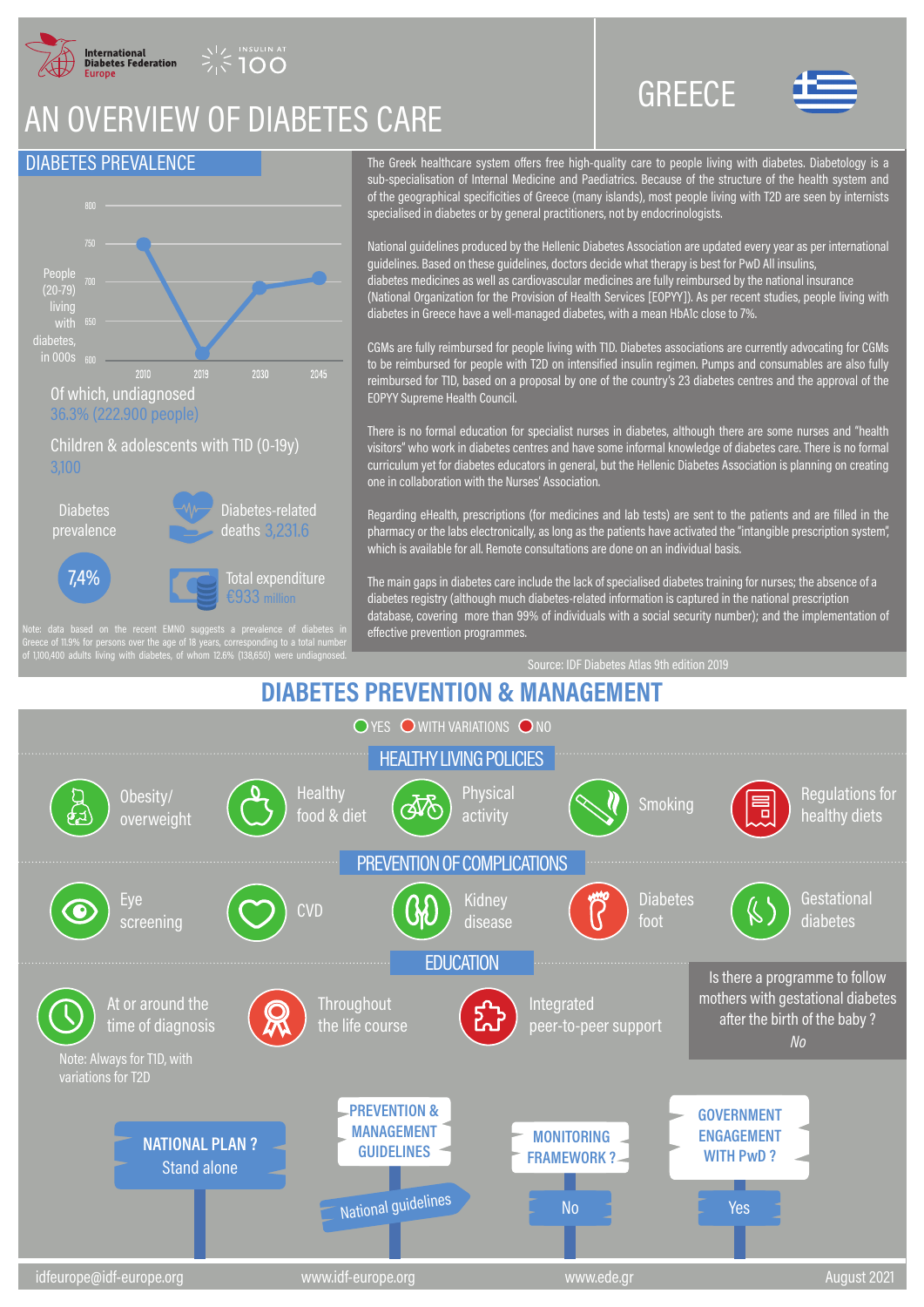Screening is scheduled by primary care physicians/specialists and is mostly covered by the public insurance system.

Education of HCPs is provided through seminars organized mostly by scientific organizations, like the Hellenic Diabetes Association and other relevant Associations.

A "National Plan for the Prevention and Treatment of Diabetes and its Complications" was produced by the Hellenic Diabetes Association (HDA) and the National Diabetes Center (NDC), under the auspices of the Hellenic Ministry of Health, in 2012, but was never implemented in practice.

Greece is using the guidelines issued annually by the Hellenic Diabetes Association (www.ede.gr). These guidelines cover primary prevention strategies, screening and diagnosis, healthcare pathways and management of all major forms of diabetes, diabetes-related complications, and structured education. There is no monitoring protocol in place, to assess the implementation of these guidelines.

## **ACCESS TO CARE, TECHNOLOGIES, MEDICINES AND SUPPLIES**